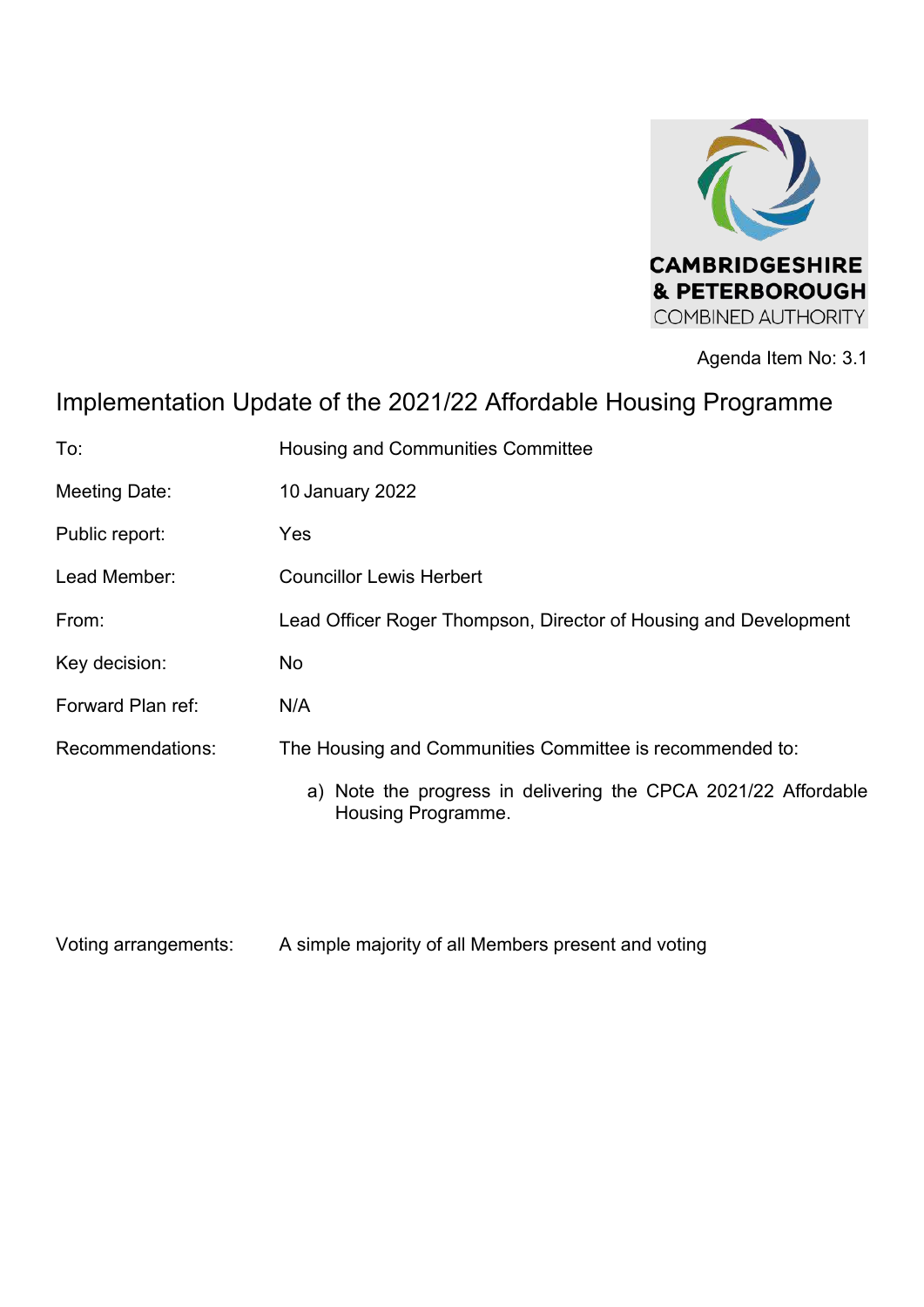# 1. Purpose

- 1.1 This report is to update committee members on the progress of the affordable housing programme to March 2022.
- 1.3 This report is to update the committee on the implications for the revised Affordable housing programme for the period April 2021 to March 2022 and potential implications for the CPCA for its housing activity from April 2022 onwards.
- 2. Background CPCA programme & changes by DLUHC Programme April 2021 to March 2022
- 2.1. The Combined Authority's Affordable Housing programme is running for five years from 1 April 2017 to 31 March 2022 with the ambition to deliver 2,000 new affordable homes if £100m of funding is provided.
- 2.2. DLUHC determined that the programme in its previous form ended with effect from 31st March 2021. DLUHC offered a new programme of support for additional affordable housing for the period April 2021 to March 2022 with conditions that the CPCA has accepted. The conditions are listed below;
	- CPCA will invest all returning capital from its portfolio of 5 loans to local SME developers into the proposed grant programme as that capital is re-paid to CPCA. It will be solely used to support grant schemes that will maximise additional starts of affordable housing by 31 March 2022 or as soon as possible thereafter. Where loan funding will not be returned in time to invest into schemes starting by 31st March 2022, CPCA will still use such funds to support additional affordable housing grant payments that will become due after March 2022.
	- The schemes in the programme for 2021/22 will first be funded from the £55m already provided by DLUHC, except where funding is already out on loan and will not have been re-paid by 31st March 2022.
	- CPCA will only request additional funding above the £55m already received for unfunded schemes that will both deliver additional starts by 31 March 2022 and be able to demonstrate and work to an intervention rate to be capped on any one scheme at a maximum average grant rate of £45,000 per unit.
	- CPCA is prepared to provide evidence on a scheme by scheme basis as required by DLUHC of meeting the Homes England definition of Additionality, confirm the grant rate and start on site date in advance of payment being received from DLUHC.
	- In order to manage the programme, CPCA has suggested a monthly or quarterly update with summary report, including an update of the programme cashflow projection showing and capturing the actuals against the projections and also updating the projections as the delivery of the various projects progress and capital is returned from the CPCA loan book. This will identify the amount of new money required by CPCA from DLUHC on a 'forward look' throughout the period to ensure that CPCA has access to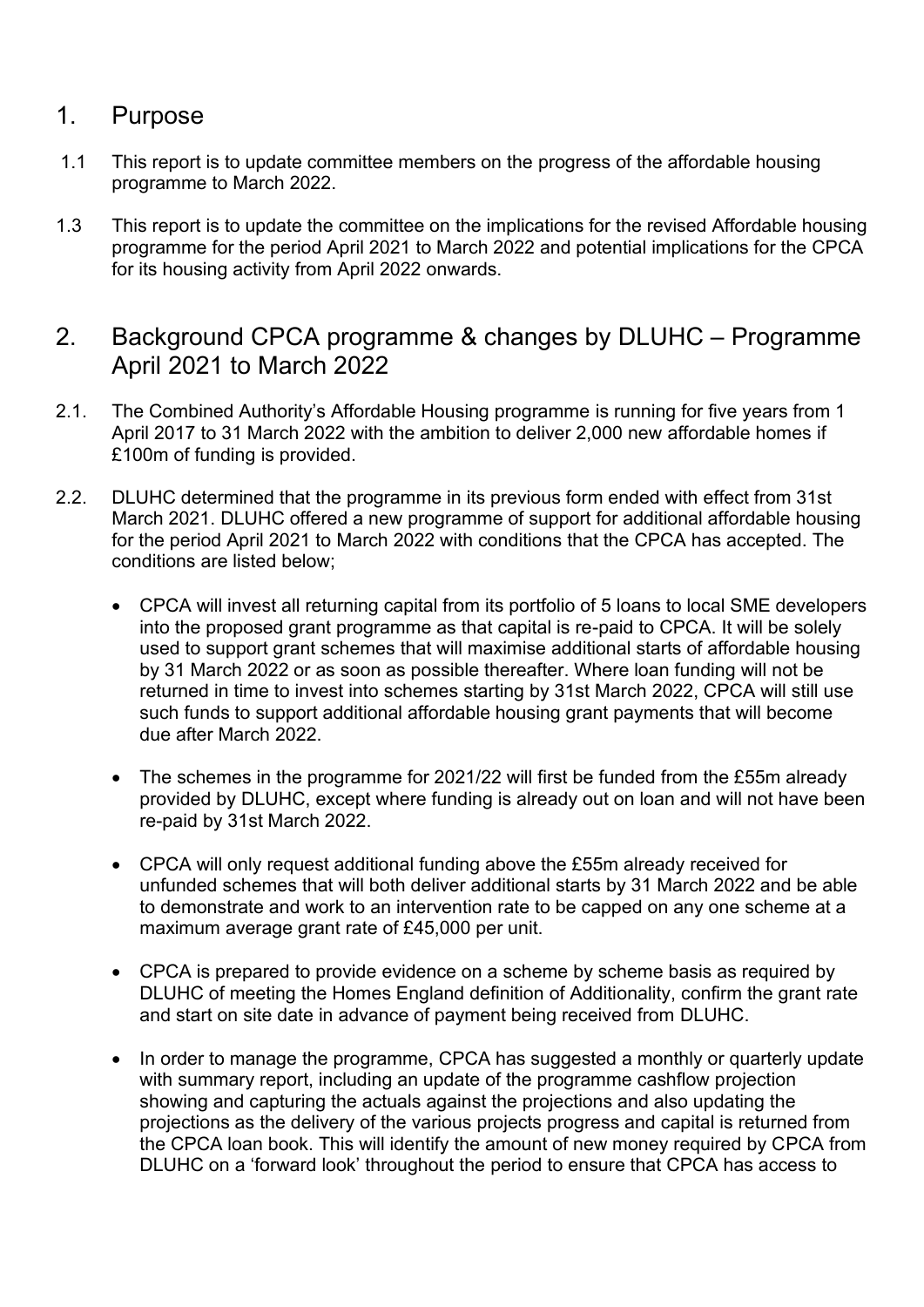adequate funds to meet its anticipated immediate and medium term projected cash commitments between now, March 2022 and phased grant payments that will still be due for payment by CPCA beyond that date. The frequency of these meetings will be determined by DLUHC's requirements. Those reports and meeting minutes will act as milestones to ensure transparency supporting local and central accountability.

- For the avoidance of any doubt, upon the re-payment of the existing loan book, no money allocated to this affordable housing programme will be used for any future loans or revolving fund purposes.
- 2.3. The programme will continue to support a mixed portfolio of schemes including strategic sites and projects brought forward by housing associations, developers and Community Land Trusts (CLTs). The new programme only proposes the intended use of grant to enable the delivery of additional affordable housing.
- 2.4 We received the Ministers decision in September 2021 on what the Minister and DLUHC are prepared to financially support from the proposed CPCA 2021/22 affordable housing programme.
- 2.5 The number of units for 2021/22 being offered support is 1,188 and the minister is offering an additional £18.704m of capital funding above the £55m already received under the previous programme. The net effect is that CPCA could receive up to £73.704m of the originally intended £100m to support the delivery of additional affordable housing in the period up to 31<sup>st</sup> March 2022.
- 2.6 Having not had the certainty until recently of knowing what the minister was prepared to support, we have reviewed with our delivery partners and providers if any schemes are not going to be capable of delivery to the required timescale, having found ourselves already 6 months into the 12 month programme. It appears that at least 7 of the smaller schemes will not be able to progress to start on site by 31<sup>st</sup> March 2022. These are shown in pink in the table in Appendix 2. Those schemes total 247 units and account for appx £10m of funding.
- 2.7 DHLUC have made it clear that there is no prospect of delivery deadlines being extended. Anticipating this potential situation we had requested agreement from DHLUC to 'substitute' schemes out of the programme if they looked like they could not start in time and where possible to replace them with schemes that could start on site by 31st March 2022. There are a limited number of substitute schemes we can find and some have already been approved by Committee and there is a further substitution scheme coming before committee today. There is an outside chance of one further scheme coming forward that will return more units to the 2021/22 programme and if that comes forward we may need to request a special committee meeting in February 2022 for the committee to consider. Any proposed substitutions are subject to a process and approval from DLUHC and to apply the following criteria;
	- Ideally, the above schemes should be progressed if possible. DLUHC expect that scheme substitution would only be proposed in exceptional circumstances.
	- should a scheme become undeliverable CPCA must raise this with DLUHC in the first instance. Details of any schemes that may be available for substitution should be provided.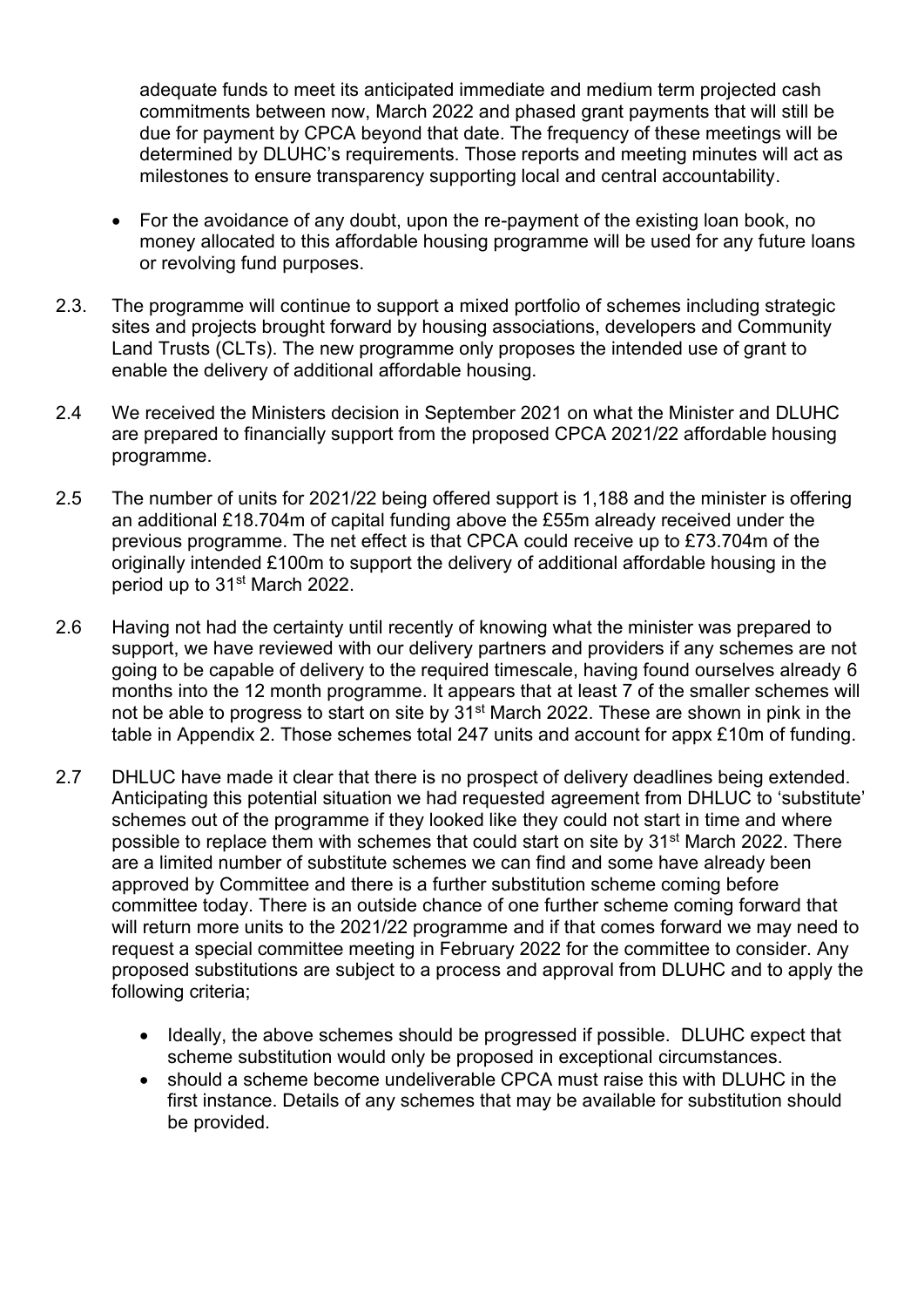- To be considered, any substitute scheme/s would have to be of the same or lesser value and be capable of delivery in line with the same conditions included in the Minister's March letter, including starting on site by end March 2022.
- It is important to recognise that there are no guarantees any substitute scheme would be accepted and may need ministerial approval.
- If substitutions are agreed, it is important to recognise that the March 2022 end date is not moveable and there is no possibility of the funding being increased.
- 2.9 DLUHC have advised that they are not prepared to let CPCA 'set off' the overhead of their Housing Directorate team against the capital funding being provided for the 2021/22 affordable housing programme. Team costs are therefore now a direct overhead to CPCA.

#### **AFFORDABLE HOUSING PROGRAMME DELIVERY**

- 2.10. The 'original' Affordable Housing Programme that ended 31st March 2021 has 37 schemes with allocated funding, totalling 733 housing units stated on site with 335 of those homes now completed (319 units were last reported in Nov). See Appendix 1. The location of those schemes is shown on the plan in Appendix 3.
- 2.11. The schemes in the 'original' programme have £26.1m of grant committed to them and include the 5 loan schemes originally intended to be part of a revolving fund.
- 2.12. For the Affordable housing programme in its new form for the period April 2021 to March 2022 we had 18 potential schemes delivering 1,188 units to be supported and financed with £18.7m of additional grant funding.
- 2.13 The anticipated additional affordable housing unit numbers being delivered for the original period March 2017 to March 2022 is hoped to be appx 1,622 units. (calculation; 733 original programme + 889 in the 2021/22 programme). There is risk around projected schemes securing planning and reserved matters and starting on site by 31<sup>st</sup> March 2022. The average grant subsidy per unit will be appx £40,000.
- 2.14 4 schemes comprising 192 additional affordable housing units (111 units were reported in Nov) in the 2021/22 affordable housing programme have started on site.

#### **PROSPECTS BEYOND MARCH 2022**

- 2.15. DLUHC advised that in connection with any prospect for the Combined Authority having a further dedicated affordable housing programme beyond March 2022 there is no expectation of there being any additional DLUHC money available that could provide a funding source. CPCA was also advised that DLUHC had no other current Affordable Housing funding support planned for Combined Authorities.
- 2.16. CPCA was referred to a Continuous Market Engagement process and to engage in a discussion with Homes England as they still have £2.9 billion unallocated money in their 2021/26 housing programme. This would be on a scheme or site specific basis, unlike the recent allocation and announcement of strategic partners.
- 2.17 In light of the DLUHC response, the work on the CA Affordable Housing Principles has been put on hold. A paper on what the future options and role might be for the CPCA in housing will be presented to the Housing Committee and Board in March 2022.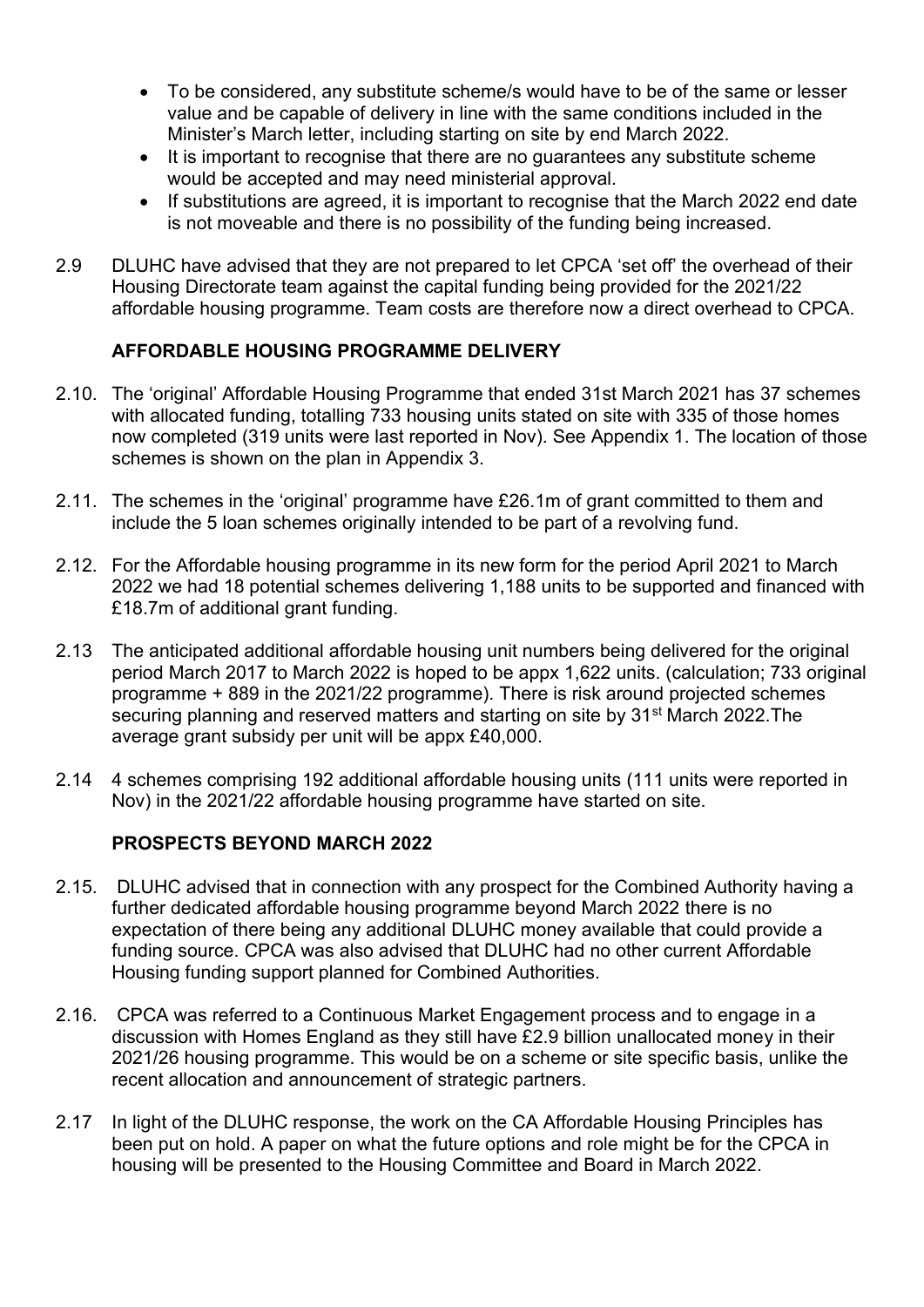- 2.18 As part of the thinking for the March 2022 paper the chair of the housing committee is proposing a three zone strategy for affordable housing delivery, being Peterborough, Rural Cambridgeshire and Greater Cambridge. Opportunities for funding and investment to be engaged with Councils and registered providers, with a focus on special needs to include Community housing, tackling homelessness and rough sleeping. Part of this should look at ways to identify and where possible address market failures in skills, potential and support for modern methods of construction, potential partnering with developers focusing on larger sites and looking at any ways to improve material supply issues.
- 2.19 The CA housing team intends to engage and consult with local Registered Providers (RPs), development partners and the CA constituent Council Teams about their view on the future role in housing for the CPCA.

#### **VALUE FOR MONEY**

2.20 At the November committee there was a request for some analysis and data on value for money. Attached in Appendix 4 is a summary value for money assessment, the key highlight of which is a projected return on investment to the public purse as being in the ratio of 1.65:1.

## Significant Implications

# 3. Financial Implications & Loan Book Performance

- 3.1 DLUHC indicated that we can expect to receive the first payment of the additional capital funding once they can see that grant payments are about to exceed the CPCA's availability of cash from the original £55m of capital received. This is projected to now be in February 2022. The balance of our projection for additional monies required from the £18.7m will be released subject to DLUHC's monitoring of the CPCA's performance in the delivery of the programme.
- 3.2 Financial implications are covered in the body of the report below. Appendix 1 shows the amount of money committed to the March 2021 programme and the amount of money actually paid to date.
- 3.3. Grant investment approved for Affordable Housing schemes to 31st March 2021 is £26.1million, with a further £51.1 million approved for the 5 loan portfolio book.
- 3.4. £13.217 million in grant and £36.240 million in loan balance has been paid to date. As the Combined Authority is its own accountable body for the purposes of its funding from Treasury, every payment made to schemes must be capable of being scrutinised by independent auditors. We have set up as simple a process as we can for providers to supply supporting evidence of project expenditure and delivery milestones having been met to enable prompt payments.
- 3.5. Since we last reported, the loan on the scheme at Great Abingdon with Laragh Homes has finished and the loan has been re-paid in full with interest due. 3 of the other 4 loans in the loan book are proceeding in line with the revised Covid-19 impact delivery programmes as advised and approved by the board on 5th August 2020. The current position on the housing loans and the forecast cashflow is shown in Appendix 5.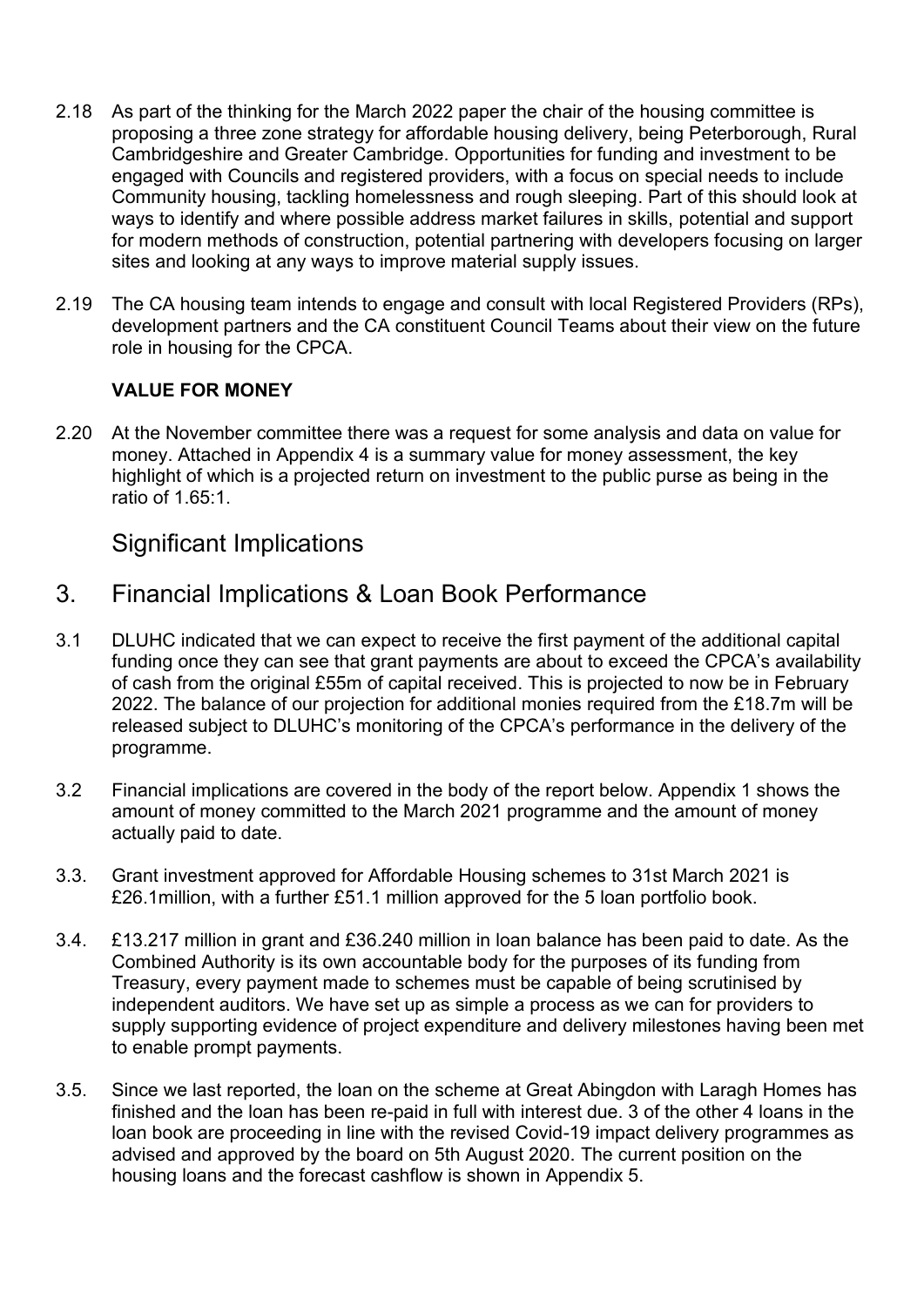- 3.6 The exception is the ECTC loan on the MOD site at Ely where as reported previously the projected repayment profile is slipping behind that anticipated. This is for 2 reasons. There is still a delay in the sale of the 15 affordable housing units in the scheme. We are advised that this is expected to be resolved and the substantial capital payment received from the sale of those units now before end January 2022. We will continue to monitor the progress of that transaction. The second reason is a slower than projected rate of sale of the market units over the past 9 months. The loan is due to be re-paid by no later than 31<sup>st</sup> March 2023 and we will continue to monitor ECTC's performance closely to meet that deadline. There are currently 16 market units reserved and going through the acquisition process but only 1 unit sale has completed in the last month. Receipts from those reservations will help stop the anticipated repayment profile falling even further behind from what was originally projected, but more and accelerated sales rates are required to catch up. For the avoidance of any doubt ECTC are not defaulting on the loan. A default will only occur if the loan is not re-paid in full by 31st March 2023. We will continue to monitor and report to Housing Committee on the progress of the repayments. There is however an increasing likelihood that in order to repay the loan in March 2023 then the borrower my need to re-finance the remaining market units in the scheme that might be unsold in March 2023.
- 3.7. Repayments are being received from the schemes at Haddenham, MOD Ely as market and affordable rental sales complete. We expect more payments in the next few weeks and months as market unit sales are progressing towards completion, particularly on the scheme being developed by Laragh homes at Forehill, Ely as it reaches practical completion. The Haddenham scheme is making progress as expected and looks like achieving good sales values.
- 3.8. The Laragh Homes scheme at Forehill Ely has announced many units being reserved off plan and 10 market units have exchanged. Completion is expected in February 2022 and we understand that the borrower has an arrangement in hand to repay the loan with interest on 7<sup>th</sup> February 2022 from within their existing resources.
- 3.9. The scheme at Linton Road, Cambridge is not yet at a stage where units are nearing completion for unit sales and loan repayments to be made. The contractor has reported some labour shortage issues and is seeking to resolve this. There is a 5 month delay being reported to the target practical completion date, now projected as being March 2023.
- 3.10 In view of the lack of support for the covering of the overhead of the CPCA housing team from April 2021 by DLUHC and the uncertainty about the likelihood of their being any significant funded housing programme beyond March 2022, CPCA should review the resourcing of the housing directorate ahead of and from March 2022 as part of a wider Transformation Programme currently being considered by the CPCA. As highlighted in 2.9 housing team overhead costs are now a direct cost to the CPCA.

## 4. Legal Implications

- 4.1 There are no new implications. The obligations within the devolution deal require the Combined Authority to ensure the funds are spent in line with its Assurance and Monitoring and Evaluation Frameworks.
- 4.2. The Combined Authority has authority under section 1 Localism Act 2011 to exercise a general power of competence. The Combined Authority can exercise this power by virtue